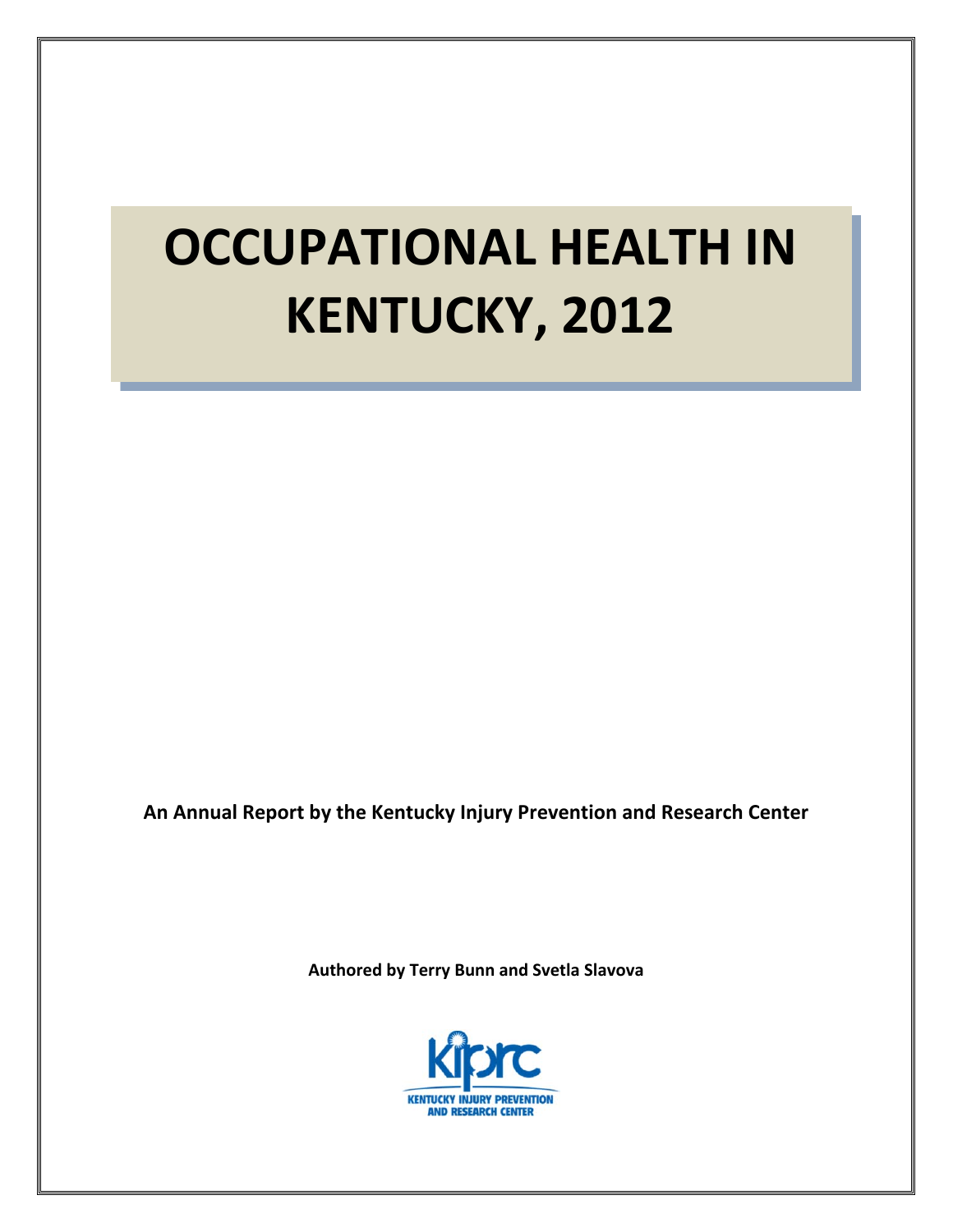#### **PREFACE**

#### **About this Report**

This is the seventh annual report produced by the Kentucky Occupational Safety and Health Surveillance (KOSHS) program at the Kentucky Injury Prevention and Research Center. This report provides trend data on occupational injury and illness indicators including health, exposure, hazard, intervention, and socio‐economic indicators. It also includes comparisons between Kentucky occupational injury and illness rates, and US rates.

The Kentucky Injury Prevention and Research Center, as the bona fide agent for the Kentucky Department for Public Health, has been funded by the National Institute for Occupational Safety and Health (NIOSH) to collect data on 20 indicators of worker injuries and illnesses using guidelines established by the Council of State and Territorial Epidemiologists (CSTE). Kentucky also collects data for three state‐ specific indicators.

Indicator data was collected using standardized methodology from a variety of different state data sources including

emergency department billing data, inpatient hospitalization billing data, motor vehicle crash data, mortality data, poison control center data, workers' compensation data, Kentucky Adult Blood Lead Epidemiology and Surveillance data, and Kentucky Cancer Registry data, among others.

#### **Our Objectives**

The objectives of the KOSHS program are to identify worker populations and work environments with elevated risk for nonfatal and fatal worker injuries and illnesses, to identify risk factors for an occupational injury, and to develop strategies for dissemination of state occupational health data, with the ultimate goal of reducing the burden of occupational injuries in Kentucky.

#### **Contents**

| CSTE/NIOSH Indicators4 |  |
|------------------------|--|

This publication was supported by grant number 1U60/OH008483-07 from CDC-NIOSH. Its contents are solely the responsibility of the Kentucky Injury Prevention and Research Center and do not necessarily represent the official views of NIOSH. The Kentucky Injury Prevention and Research Center is a bona fide agent of the Kentucky Department for Public Health.

\_\_\_\_\_\_\_\_\_\_\_\_\_\_\_\_\_\_\_\_\_\_\_\_\_\_\_\_\_\_\_\_\_\_\_\_\_\_\_\_\_\_\_\_\_\_\_\_\_\_\_\_\_\_\_\_\_\_\_\_\_\_\_\_\_\_\_\_\_\_\_\_\_\_\_\_\_\_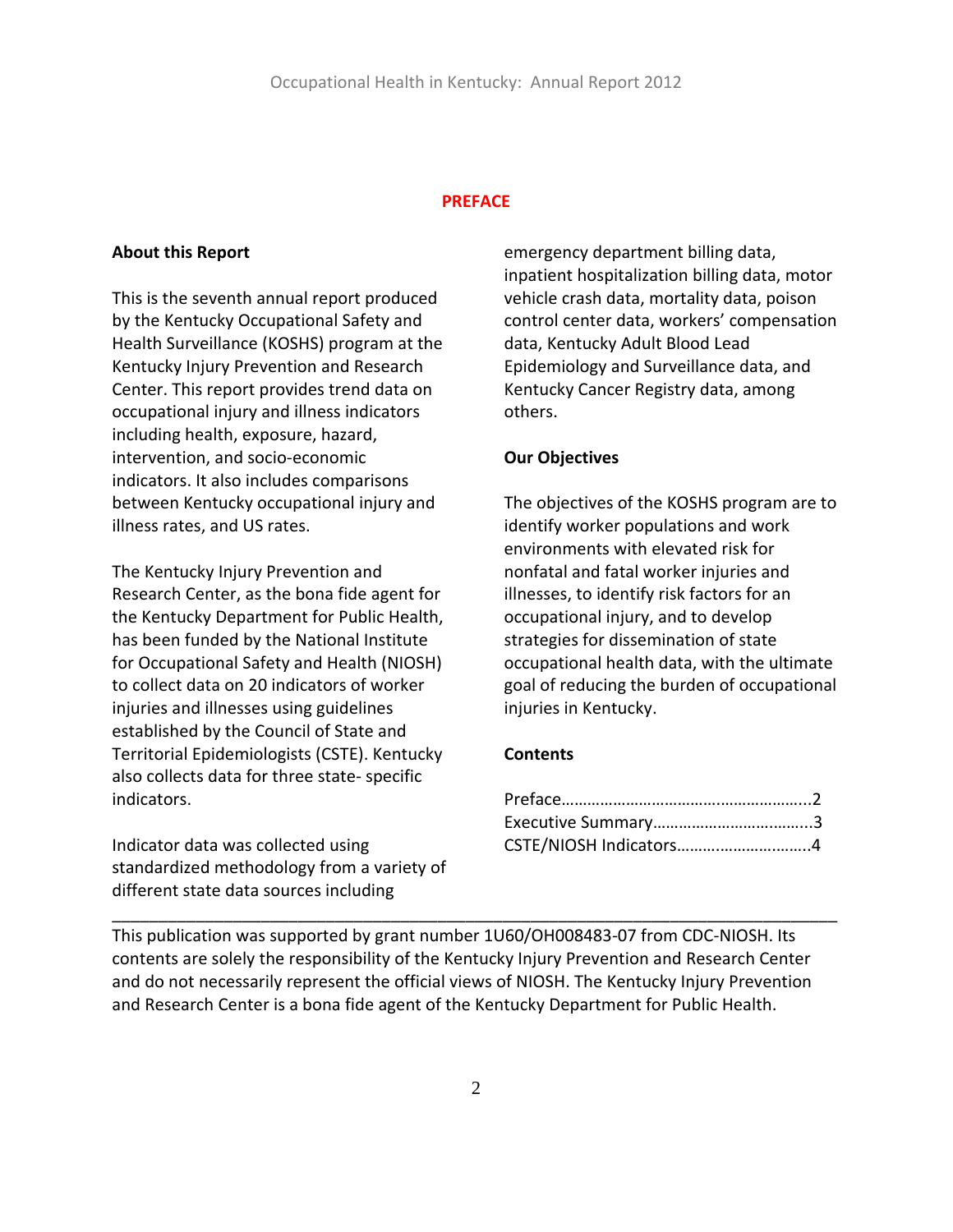## **EXECUTIVE SUMMARY**

## Key findings:

- Kentucky's 2010 *nonfatal* work‐related injury and illness rate has decreased 50% since 1998 but is still 20% above the national rate.
- The highest number of work‐related fatalities was in the transportation occupation (n=12) in the year 2010.
- $\Box$  Kentucky's amputation workers' claim rate decreased to 6.5 claims/100,000 workers in 2009.
- From 2009 to 2010, Kentucky's overall musculoskeletal disorder incidence rate increased 7%.
- □ The acute work-related pesticideassociated injury and illness rate for Kentucky decreased to 2.1/100,000 FTEs in 2009.
- $\Box$  Kentucky's 2009 malignant mesothelioma incidence rate decreased 30% from 2008 to 2009.
- $\Box$  The Kentucky occupational motor vehicle injury rate was 63 injuries per 100,000 workers in 2009.
- $\Box$  The occupation at highest risk for workrelated injuries and illnesses in Kentucky was the laborers, and freight, stock, and the material movers occupation in 2009.
- $\Box$  The occupational fall injury incidence rate increased 13.5% from 2008 to 2010, and occurred primarily in the services industry and in the retail trade industries.
- $\Box$  The average amount of workers' compensation benefits per covered worker in Kentucky increased to \$442 in 2009 compared to \$398 in 2008.
- $\Box$  There were 33 commercial vehicle fires in the year 2010 compared to 25 reported in 2009.
- $\Box$  The number of buses involved in motor vehicle collisions increased from 113 in 2009 to 145 in the year 2010.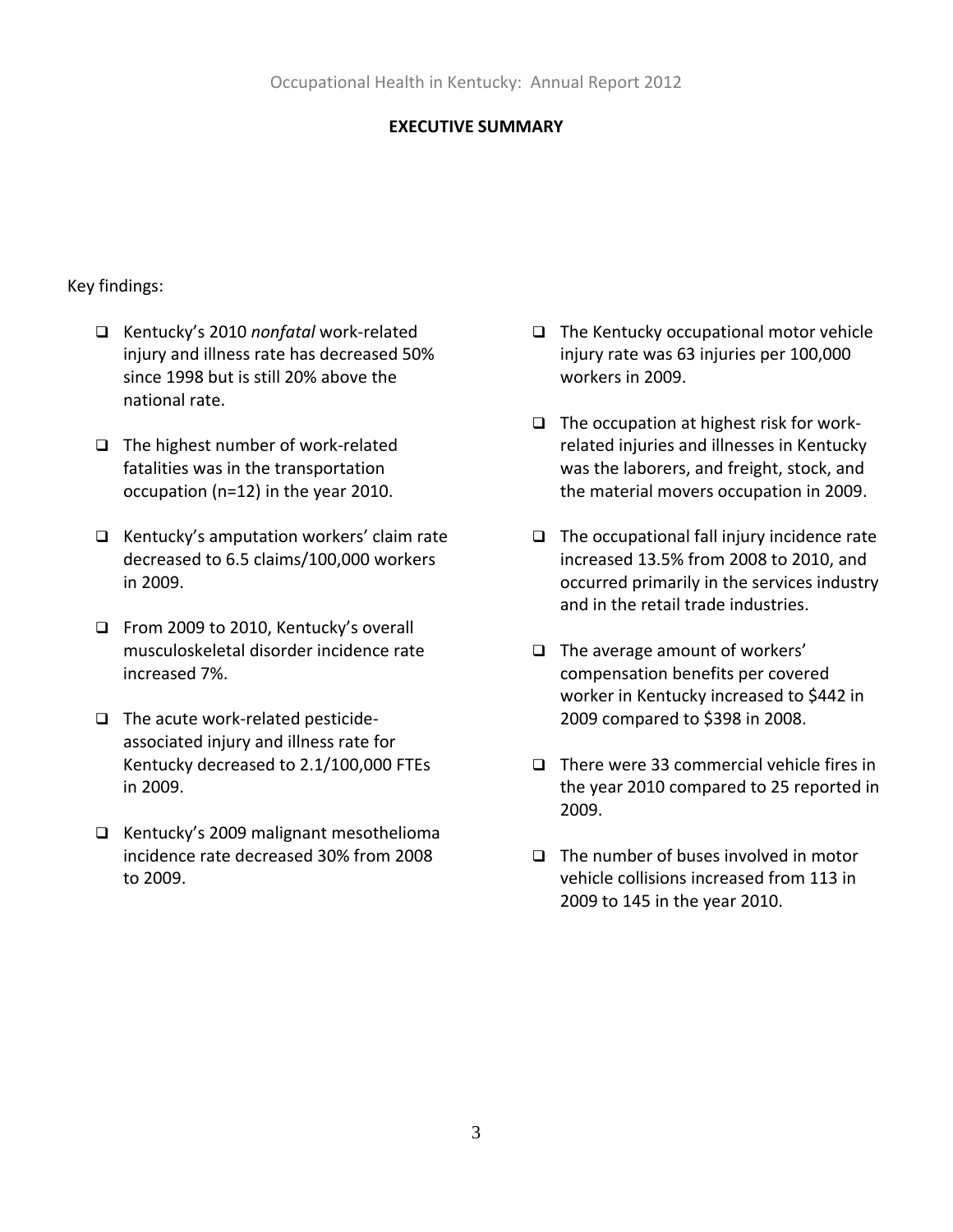# **Indicator #1: Non‐Fatal Work‐Related Injuries and Illnesses Reported By Employers**

In 2010, there were 51,200 non‐fatal work‐related injuries and illnesses in Kentucky, with an incidence rate of 4,200/100,000 employees, down 50% from 1998 (Figure 1). Kentucky is still 20% above the national incidence rate of 3,500 /100,000 FTEs.



## **Figure 1. Non‐Fatal Work‐Related Injury and Illness Incidence Rates**

Data Source: Annual Bureau of Labor Statistics (BLS) Survey of Occupational Injuries and Illnesses (SOII).

## **Indicator #2: Work‐Related Hospitalizations**

In 2011, there were 1,750 work‐related hospitalizations with an annual crude rate of 94/100,000 employed persons age 16 years and older, down 50% from the year 2000 (Figure 2).



#### **Figure 2. Work‐Related Hospitalization Rates in Kentucky Compared To U.S. Rates**

Data Source: Numerator KY data were obtained from the KY Dept. for Public Health hospital discharge data set. Numerator US data are from National Hospital Discharge Survey. Denominator data were obtained from BLS Current Population Survey data. Rates may differ from rates reported in previous reports as the KY hospital discharge files for the last 4 years were updated. The 2008 hospitalization data may not be complete by expected payer source. US data were not available for years 2009‐2011.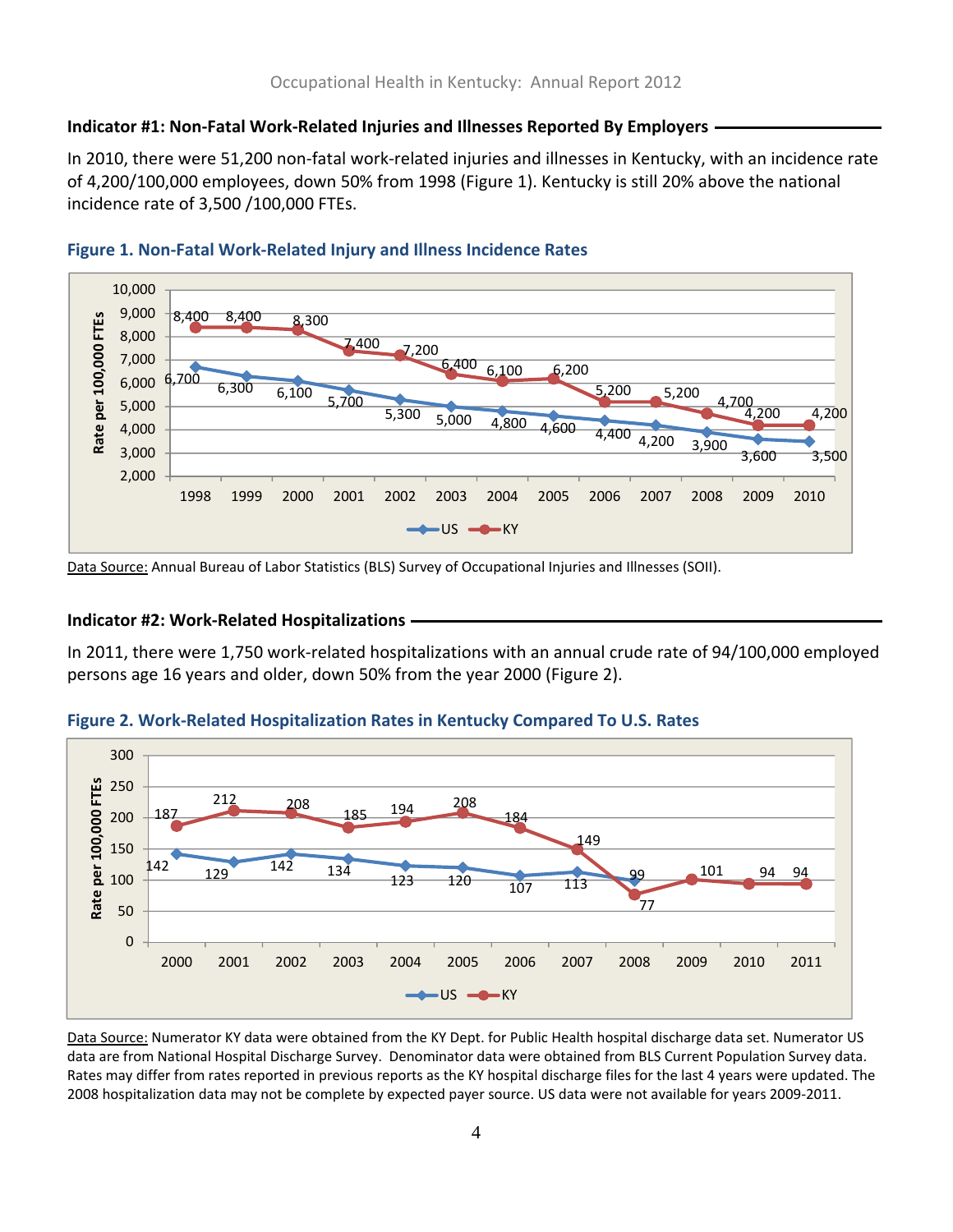#### **Indicator #3: Fatal Work‐Related Injuries**

In 2010 there were 69 fatal occupational injuries in Kentucky, a 32% decrease from the reported 101 fatal work‐related injuries for 2009. The Kentucky rate, although decreasing, still remains above the national rate.





Data Source: Census of Fatal Occupational Injuries (CFOI)

## **Indicator #4: Work‐Related Amputations with Days Away from Work Reported by Employers**

There were 90 amputation cases with days away from work in 2010, down 10 cases from the year 2009. The annual incidence rate of 7 cases per 100,000 FTEs was higher than the national amputation incidence rate of 6/100,000 (BLS SOII) in 2010 (Figure 4).





Data Source: Annual BLS Survey of Occupational Injuries and Illnesses (SOII).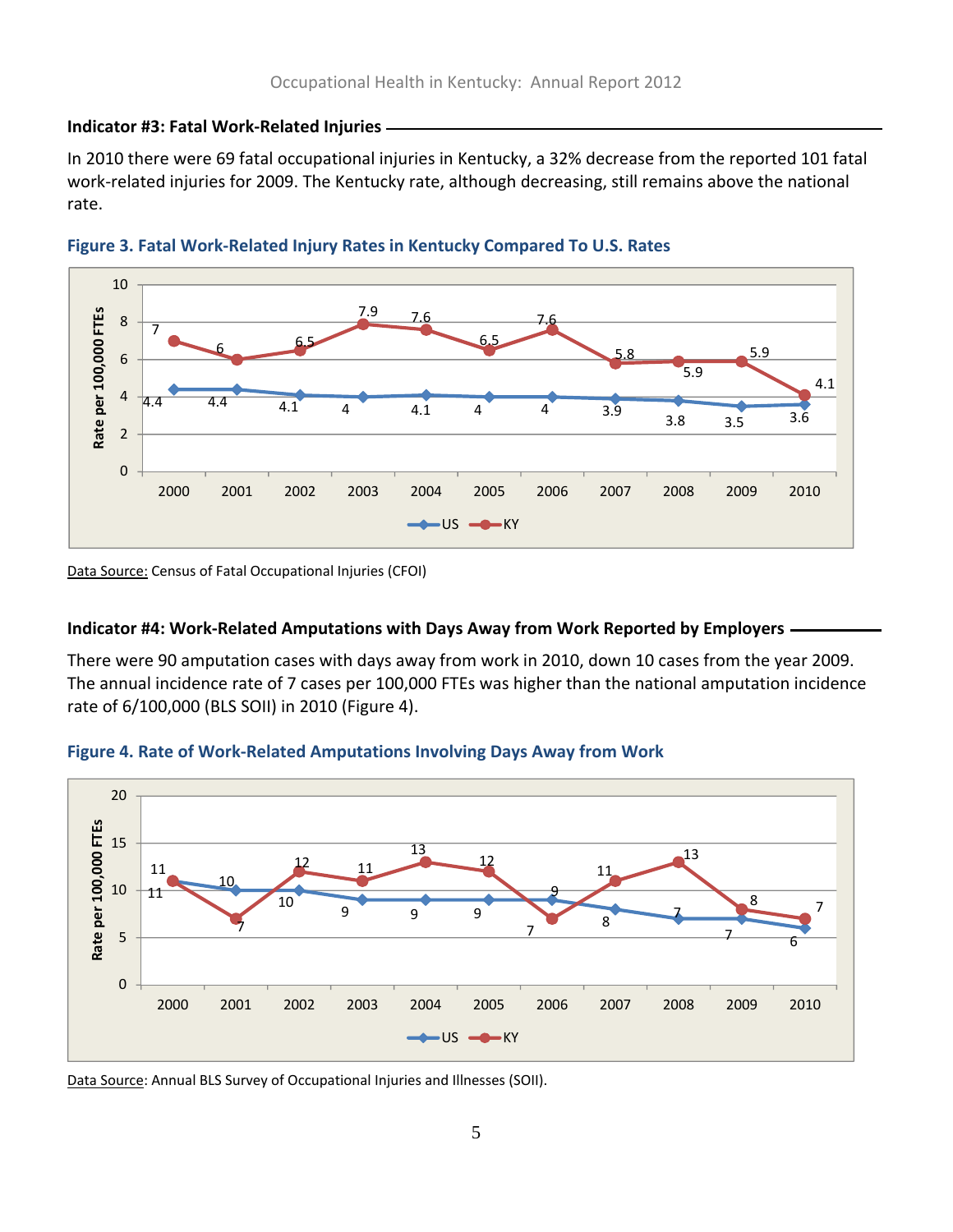# **Indicator #5: Amputations Filed with the State Workers' Compensation System by Injury Year**

The number of amputations filed with the Kentucky Department of Workers' Compensation in the year 2009 was 108 compared to 134 filed in 2008. The annual incidence rate for amputations was 6.5 cases per 100,000 employees (Figure 5). Most of the amputations occurred in the manufacturing industry (n=44).



**Figure 5. Rate of Amputations Filed with State Workers' Compensation System by Injury Year**

Data Source: Data provided by the Kentucky Department of Workers' Claims, Frankfort, KY.

## **Indicator #6: Work‐Related Burn Hospitalizations**

There were 14 work‐related burn hospitalizations in 2011 with an annual crude rate for work‐related burn hospitalizations of 0.8/100,000 employed persons age 16 years or older. Kentucky work-related burn hospitalization rates have been decreasing in recent years and remain below the US rates (Figure 6).





Data Source: Kentucky Department for Public Health hospital discharge data.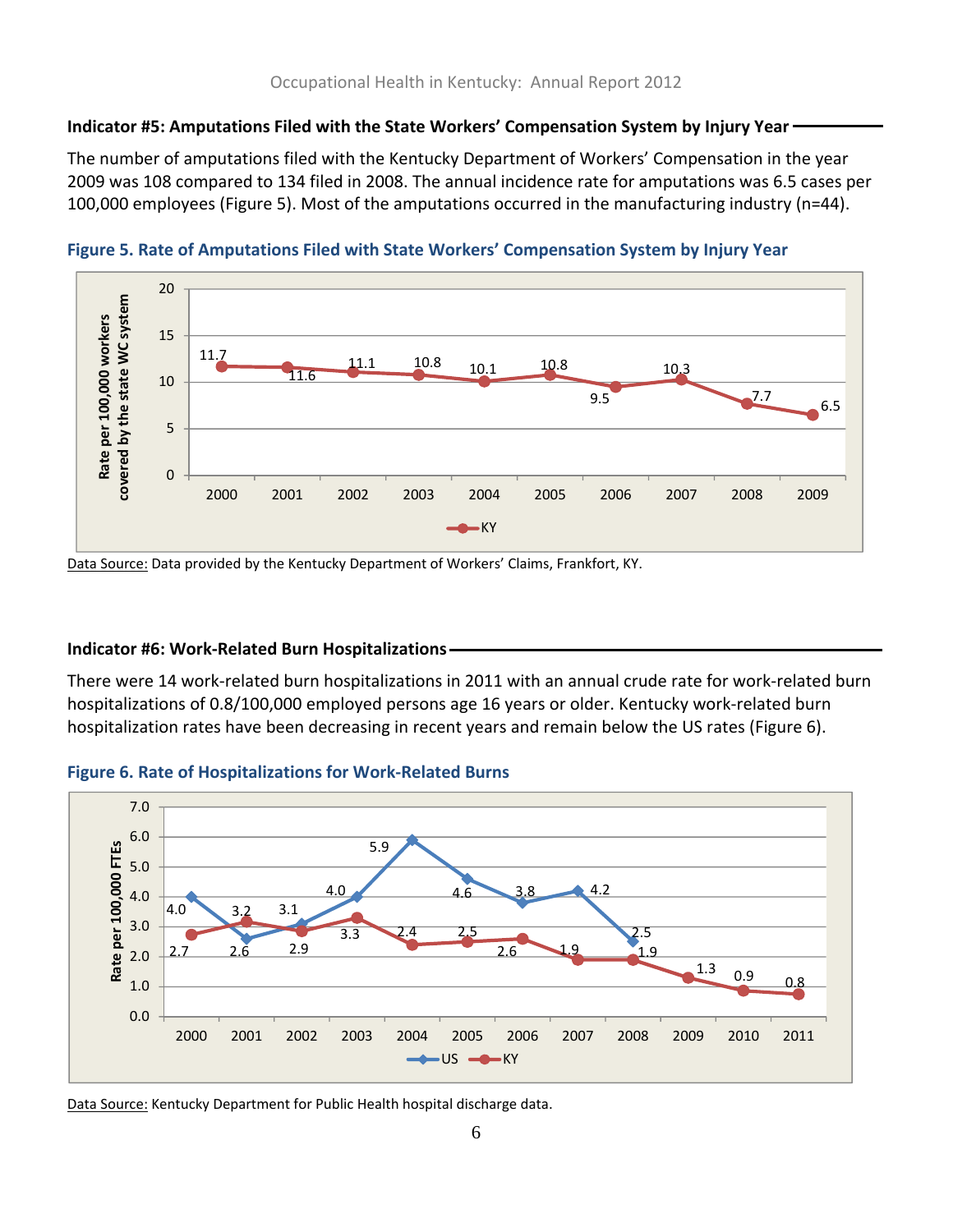# **Indicator #7: Work‐Related Musculoskeletal Disorders (MSDs) with Days Away from Work**

Kentucky had a total annual MSD incidence rate of 446 cases/100,000 FTEs in 2010 (Figure 7), a 7% increase from 2009, due primarily to an increase in the MSD of the neck, shoulder, and upper extremities.



**Figure 7. Incidence Rates for Musculoskeletal Disorders Involving Days Away from Work** 

Data Source: Annual Bureau of Labor Statistics (BLS) Survey of Occupational Injuries and Illnesses (SOII).

# **Indicator #8: Carpal Tunnel Syndrome Cases Filed with the State Workers' Compensation System by Injury Year**

Carpal tunnel syndrome (CTS) case claim rates have declined 55% since the year 2000 (Figure 8). CTS injuries occurred primarily in the manufacturing (n=84), and services (n= 67) industries.

# Figure 8. Rate of Lost Work-Time Claims for Carpal Tunnel Syndrome Cases Identified in State Workers' **Compensation Systems for Kentucky**



Data Source: Carpal tunnel syndrome claims data was provided by the Kentucky Department of Workers' Claims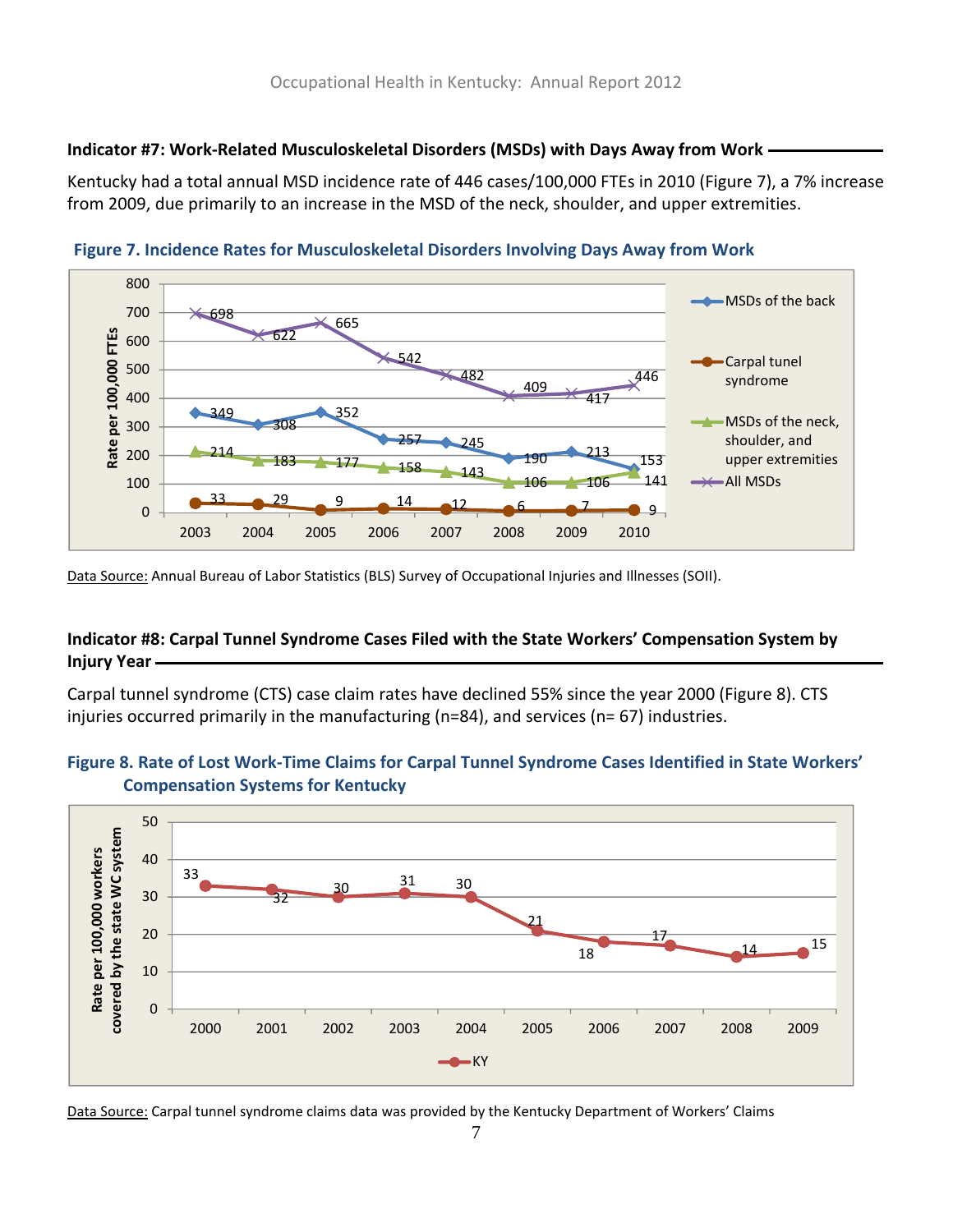#### **Indicator #9: Hospitalization from or with Pneumoconiosis**

The annual age‐standardized rate of pneumoconiosis hospitalizations per million residents in Kentucky has remained fairly steady at 564/million in 2010 (Figure 9).





Note: U.S. rates are not yet available for years 2009 and 2010.

Data Source: Kentucky Department for Public Health hospital discharge data.

## **Indicator #10: Mortality from or with Pneumoconiosis**

The age-adjusted total death rate for pneumoconiosis was 16 per million residents in 2009 (Figure 10).

## **Figure 10. Age‐Standardized Mortality Rate from or with Pneumoconiosis for Kentucky and U.S.**



Note: U.S. rates are not yet available for years 2008, 2009.

Data Source: State pneumoconiosis mortality data was obtained from the Kentucky Department for Public Health Office of Vital Statistics.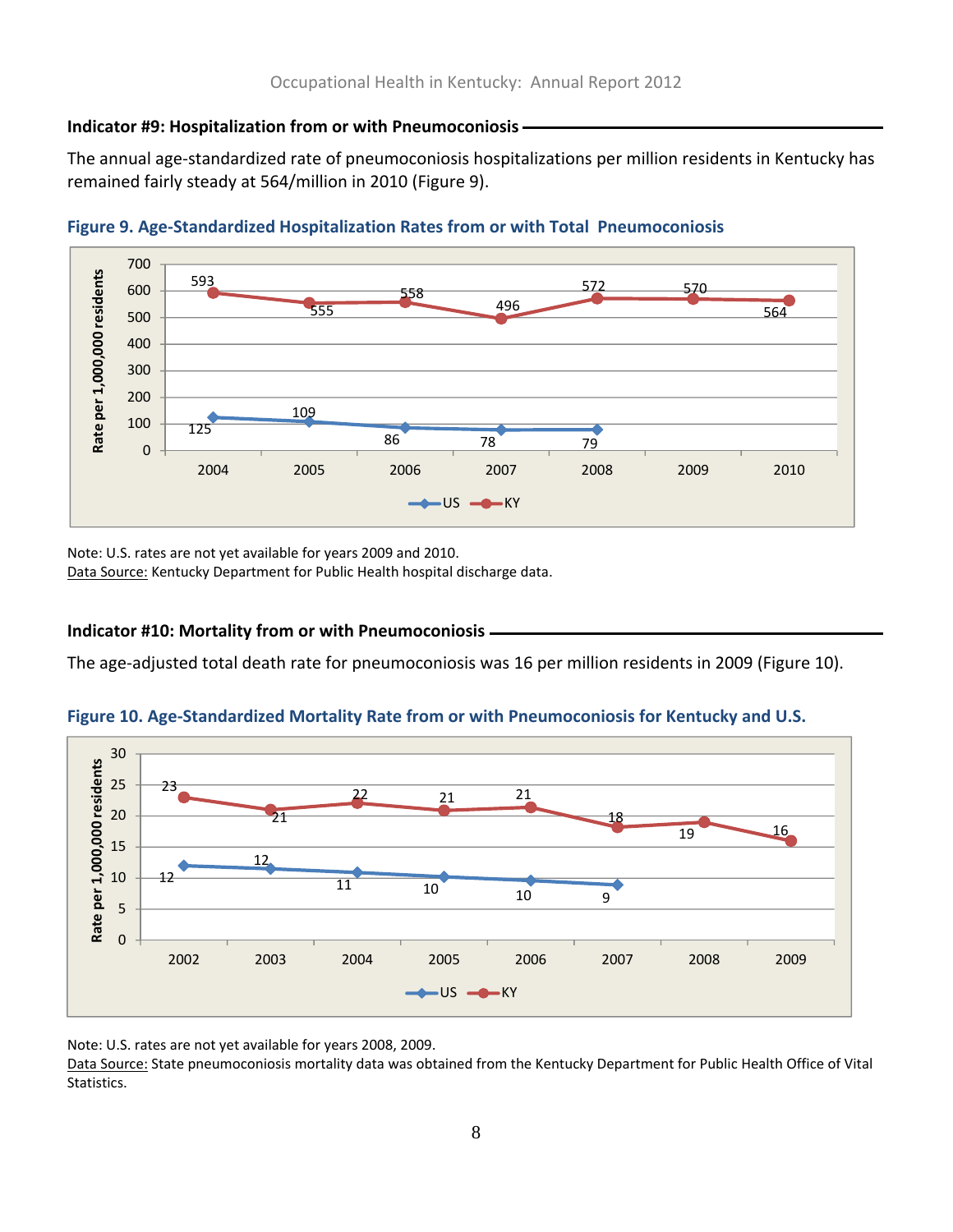## **Indicator #11: Acute Work‐Related Pesticide‐Associated Illness and Injury Reported to Poison Control Centers**

The annual incidence rate of reported work‐related pesticide poisonings in Kentucky remains well above the national rate in the recent years. The 2009 rate was 2.1/100,000 FTEs (Figure 11).





Note: U.S. rate is not yet available for year 2009. Data Source: American Association of Poison Control Centers.

#### **Indicator #12: Incidence of Malignant Mesothelioma**

The age‐adjusted rate of malignant mesothelioma was 14 cases per million residents (37 cases) in 2008, compared to 12 cases per million in 2007 (Figure 12).





Data Source: Kentucky Cancer Registry.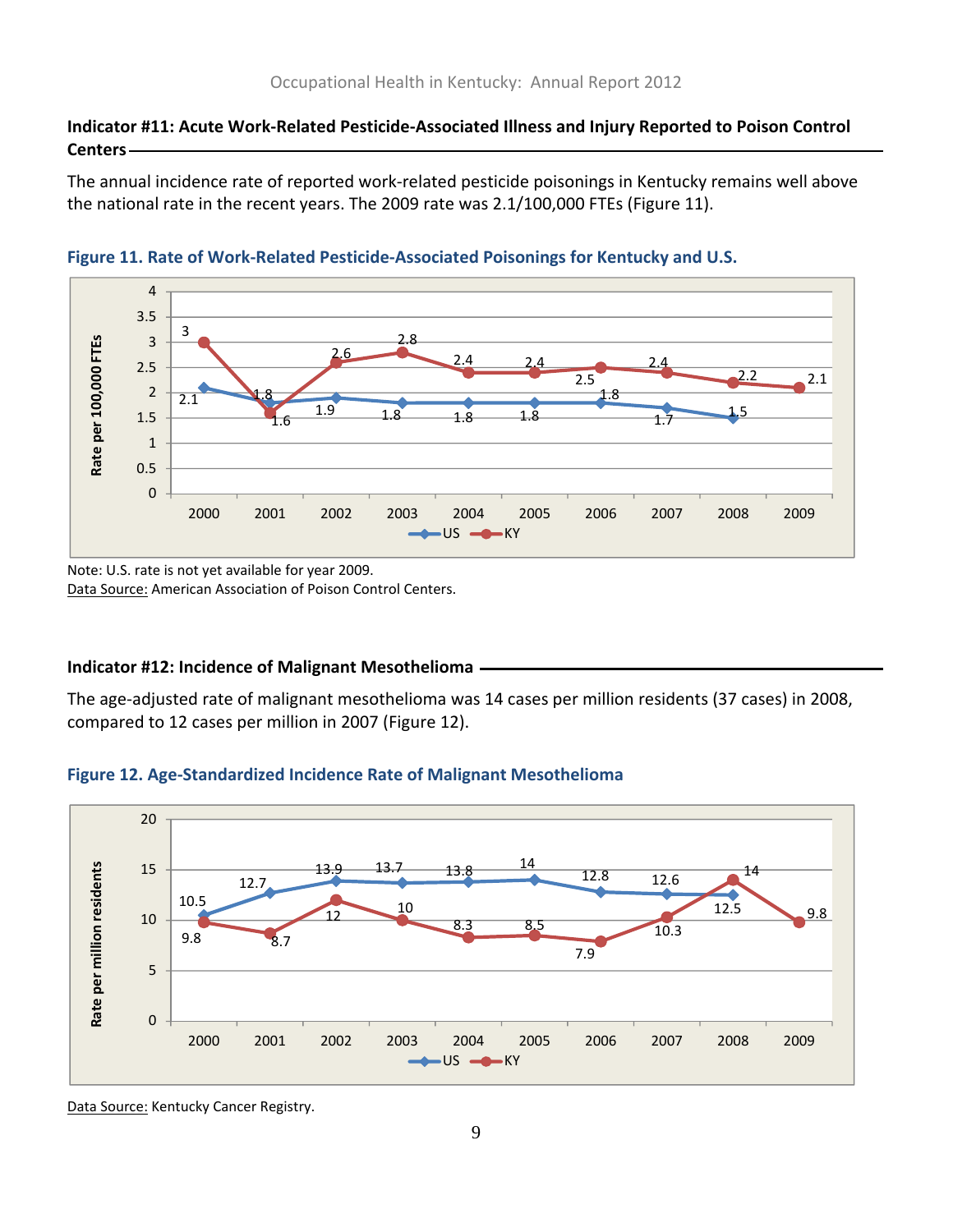#### **Indicator # 13: Elevated Blood Lead Levels (BLL) among Adults**

Lead exposure is considered elevated in an adult when it reaches 25 µg/dL. The Kentucky prevalence rate of persons with blood lead levels  $\geq 25 \mu g/dL$  in 2009 is the lowest in the last 7 years, 4/100,000.



**Figure 13. Annual Incident rate of Persons Age 16 Years and Older with Elevated BLL ≥25 mg/dL**

Data Source: Kentucky Lead Poisoning Prevention Program, Division of Adult and Child Health, Frankfort, KY. US rates were obtained from the NIOSH ABLES program.

#### **Indicator #14: Workers Employed in Industries with High Risk for Occupational Morbidity**

The percentage of Kentucky workers employed in high‐risk morbidity industries in year 2009 was 9.7%, almost the same as in 2008 – 10.2%. The percentage of workers employed in industries with high risk for occupational morbidity nationwide in 2008 was 6.6% (Figure 14).



**Figure 14. Percentage of Workers in Industries with High Risk for Occupational Morbidity**

Data Source: Census Bureau County Business Pattern.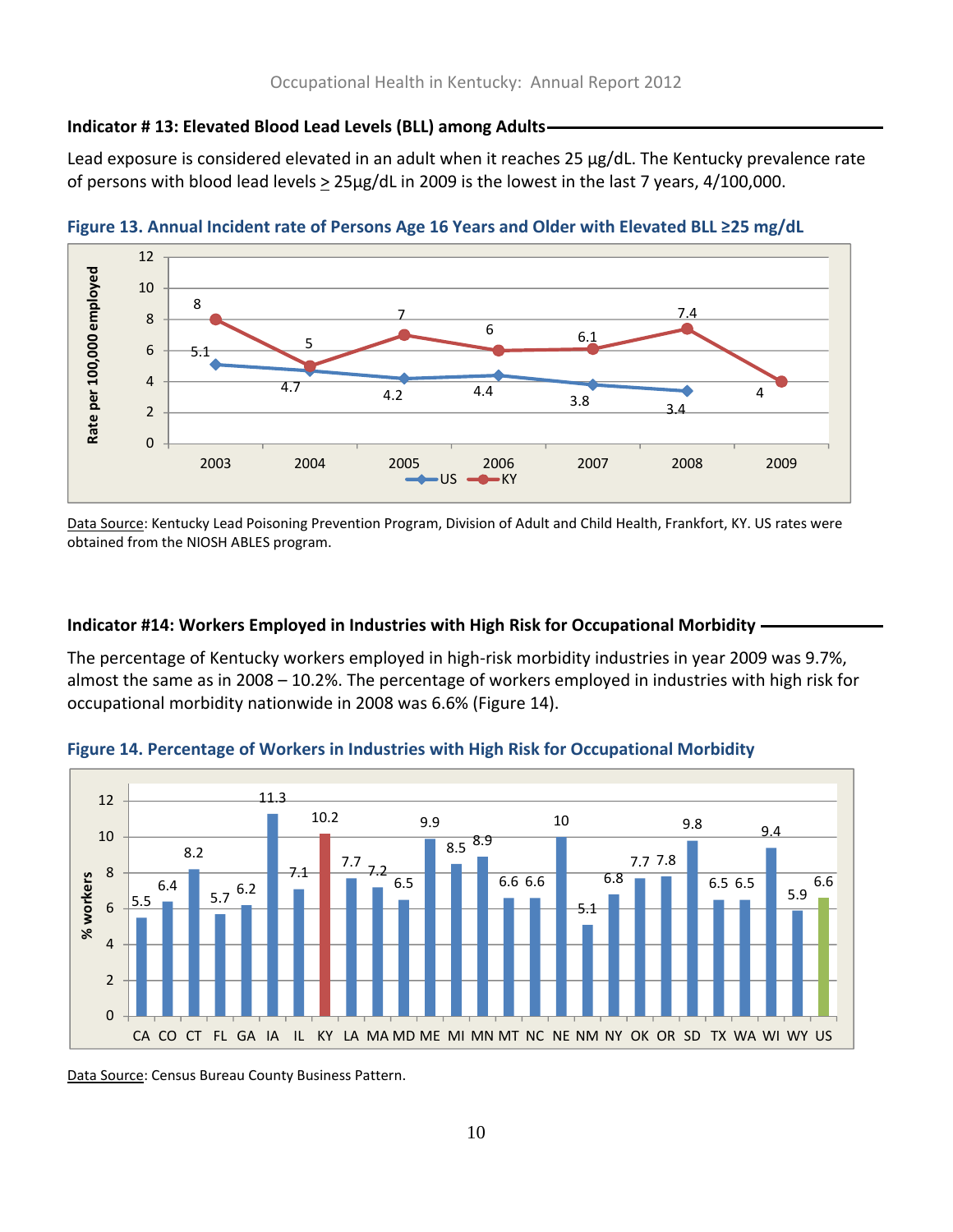# **Indicator #15: Percentage of Workers Employed in Occupations at High Risk for Occupational Morbidity**

The largest groups of occupations at highest risk for occupational injuries and illnesses in 2009 in Kentucky are presented in Figure 15 as percentage of employed population. In 2009 the overall percentage in Kentucky was 17.8%, slightly lower than the percentage in 2008 (18.4%). The percentage of workers employed in occupations at high risk for occupational morbidity in U.S. in 2008 was 16.1%.





Data Source: Bureau of Labor Statistics (BLS) Current Population Survey (CPS).

# **Indicator #16: Percentage of Workers Employed in Industries and Occupations at High Risk for Occupational Mortality**

The percentage of Kentucky workers employed in industries at high risk for occupational mortality was 17.9% in 2009, a 17% decrease from the 21.5% in 2008. The percentage of Kentucky workers employed in high mortality risk occupations in 2009 was 14.4%, a 24% decrease from 2008 (18.9%).



#### **Figure 16. Percentage of Workers Employed in High Mortality Risk Industries/Occupations**

Data Source: Bureau of Labor Statistics (BLS) Current Population Survey (CPS).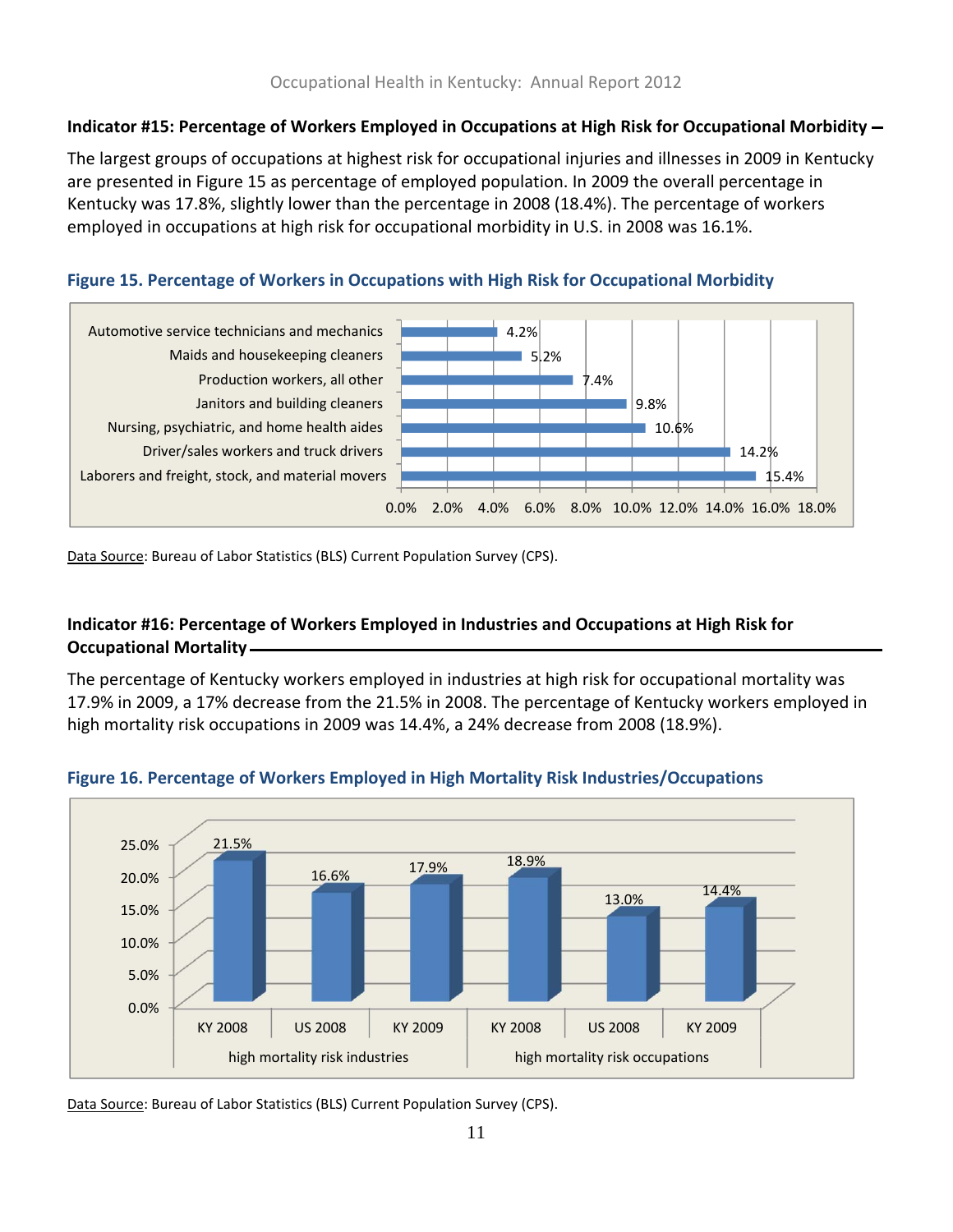# **Indicator #17: Occupational Safety and Health Professionals**

In 2009, the rate of occupational safety and health professionals in Kentucky was 57.4 professionals per 100,000 workers (Table 1), down from 58.6 in 2008.

# **Table 1. Rates of Occupational Safety and Health Professionals in Kentucky**

|                                                                             | KY   | <b>KY</b> | <b>US</b> |
|-----------------------------------------------------------------------------|------|-----------|-----------|
| Rate per 100,000 employees                                                  | 2009 | 2008      | 2008      |
| Rate of board-certified occupational physicians                             | 1.2  | 1.3       | 1.9       |
| Rate of American College of Occupational and Environmental Medicine members | 3.8  | 3.9       | 3.0       |
| Rate of board-certified occupational health registered nurses               | 4.6  | 4.5       | 4.0       |
| Rate of members of the American Association of Occupational Health Nurses   | 4.2  | 5.6       | 5.4       |
| Rate of board-certified industrial hygienists                               | 3.5  | 3.3       | 4.8       |
| Rate of American Industrial Hygiene Association                             | 4.9  | 5.1       | 6.1       |
| Rate of board certified safety health professionals                         | 8.1  | 7.0       | 7.9       |
| Rate of American Society of Safety Engineers membership                     | 27.1 | 27.9      | 22.0      |

Data Sources: American Board of Preventive Medicine (ABPM) diplomats database, ACOEM annual roster, American Board of Occupational Health Nurses Directory, AAOHN annual roster, American Board of Industrial Hygiene, AIHA member directory, BCSP member directory, ASSE member directory, BLS Current Population Survey.

# **Indicator #18: OSHA Enforcement Activities**

In 2009, there were 1,314 establishments inspected by KY OSHA, a decrease from 1,500 in 2008. The percentage of establishments under OSHA jurisdiction inspected by KY OSHA in 2009 was 1.2% (Figure 17). The percentage of OSHA‐covered employees eligible for inspection whose work areas were inspected by OSHA in 2009 was 5.6%, a one percent increase compared with year 2008.



# **Figure 17. OSHA Enforcement Activities**

Data Sources: OSHA annual reports of total inspections conducted and the number of workers covered by these inspections, BLS statistics on Covered Employers and Wages.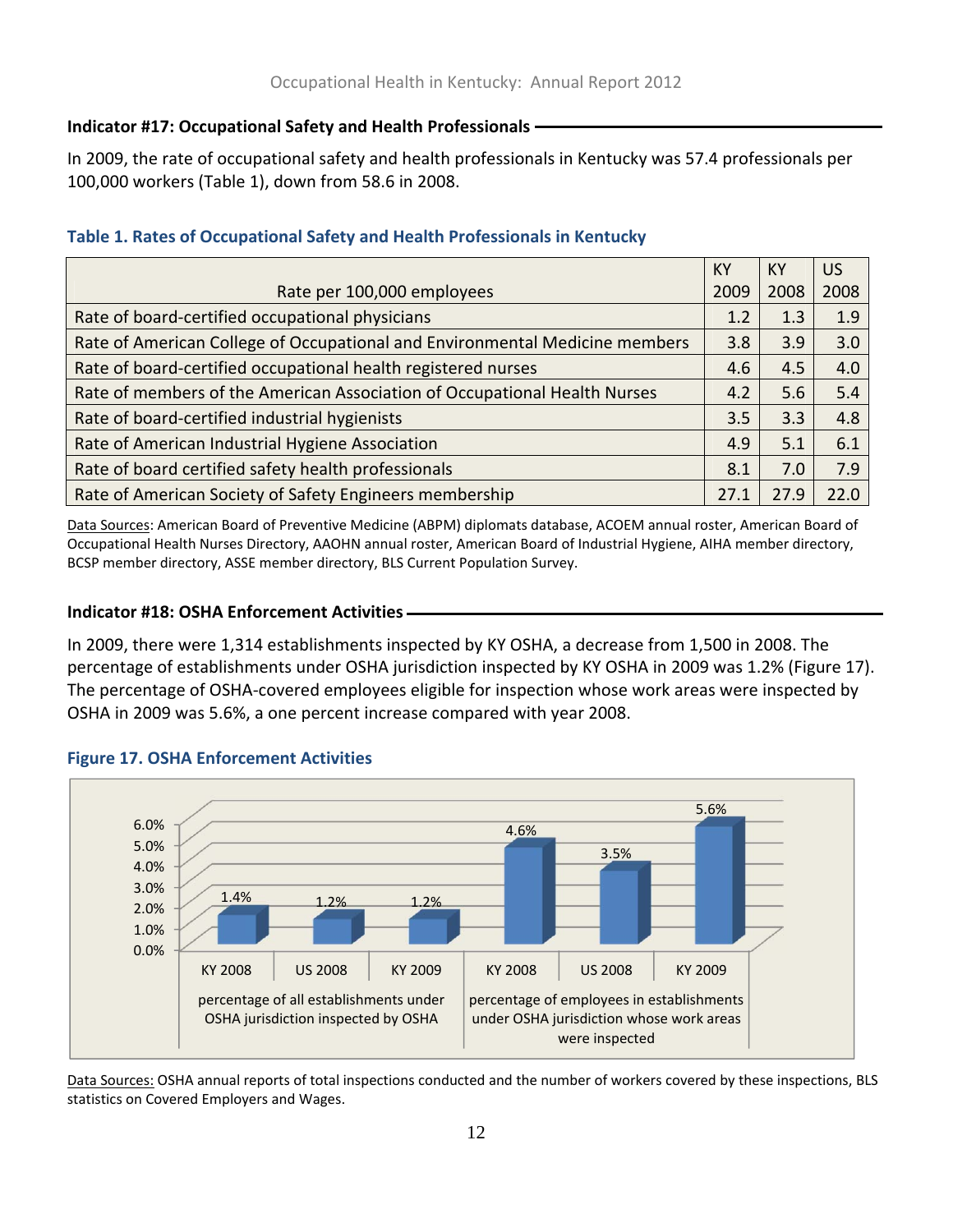# **Indicator #19: Workers' Compensation Awards**

The total amount of workers' compensation benefits paid in Kentucky in 2009 was \$737,392,000. The average amount of workers' compensation benefits paid per covered worker in KY increased to \$442 in 2009 compared to \$398 in 2008 (Figure 18).





Data Source: National Academy of Social Insurance

# **Indicator #20: Low Back Disorders**

In 2009, the number of work‐related surgical low back disorder hospitalizations for persons 16 years or older in Kentucky was 215 with an annual rate of 11.6/100,000 employees. The annual number of work‐ related low back disorder hospitalizations for persons 16 years old and above was 333 with an annual rate of 18 hospitalizations per 100,000 employees.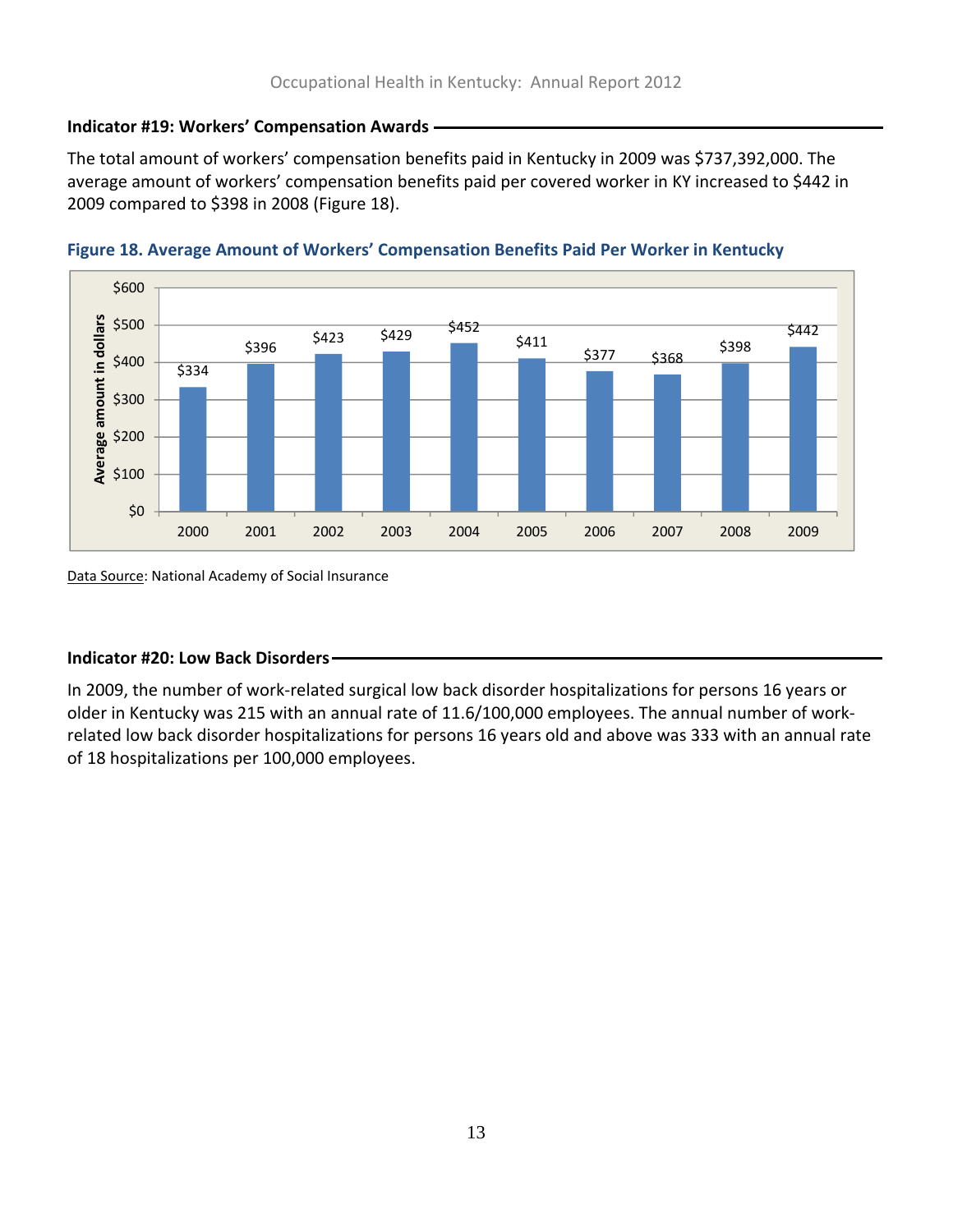# **Indicator #21 (Kentucky‐Specific): Fatal and Non‐Fatal Occupational Motor Vehicle Collision Injuries**

In 2010, there were 10,780 occupational motor vehicle collisions (MVCs) in Kentucky, not a big change from 10,841 in the year 2008; 122 drivers or occupants in the vehicles involved in these collisions were killed and 2,363 people were injured. The majority of the occupational vehicles were commercial vehicles. Table 2 compares some characteristics of the commercial vehicles involved in collisions in Kentucky 2006‐2010. In about two thirds of the cases, the commercial vehicle driver was reported as at fault according to the police officer. There were 33 commercial vehicle fires in the year 2010 compared to 25 reported in 2009. Also, the number of buses involved in motor vehicle collisions increased from 113 in 2009 to 145 in the year 2010.

|                                                                           | Year      |           |           |           |           |
|---------------------------------------------------------------------------|-----------|-----------|-----------|-----------|-----------|
|                                                                           | 2006      | 2007      | 2008      | 2009      | 2010      |
|                                                                           | ${\sf N}$ | ${\sf N}$ | ${\sf N}$ | ${\sf N}$ | ${\sf N}$ |
| Total number of commercial vehicles involved in<br>collisions in Kentucky | 8,327     | 7,867     | 7,159     | 5,683     | 5,984     |
| Unit number 01 (unit at fault according to the police)                    | 5532      | 5300      | 4662      | 3674      | 3840      |
| Driver's injury                                                           |           |           |           |           |           |
| Fatal                                                                     | 24        | 20        | 20        | 19        | 9         |
| Incapacitating                                                            | 57        | 57        | 46        | 38        | 31        |
| Non-incapacitating                                                        | 193       | 191       | 152       | 138       | 145       |
| Possible injury                                                           | 181       | 204       | 186       | 138       | 139       |
| Vehicle fire                                                              | 34        | 28        | 34        | 25        | 33        |
| <b>KY license</b>                                                         | 4564      | 4209      | 3965      | 3237      | 3454      |
| Total number of fatalities in collisions involving a                      |           |           |           |           |           |
| commercial vehicle                                                        | 116       | 112       | 115       | 107       | 99        |
| Total number of injuries in collisions involving a                        |           |           |           |           |           |
| commercial vehicle                                                        | 1999      | 1910      | 1672      | 1383      | 1416      |
| Single vehicle collision                                                  | 1,692     | 1,688     | 1,591     | 1,304     | 1,307     |
| Unit type                                                                 |           |           |           |           |           |
| <b>Bus</b>                                                                | 72        | 92        | 107       | 113       | 145       |
| School bus                                                                | 51        | 46        | 52        | 53        | 57        |
| <b>Truck and trailer</b>                                                  | 1381      | 1280      | 1278      | 996       | 1004      |
| Truck - single unit                                                       | 1988      | 2019      | 1718      | 1460      | 1479      |
| Truck tractor & semi-trailer                                              | 4413      | 4135      | 3754      | 2867      | 3074      |
| Truck - other combination                                                 | 164       | 126       | 133       | 91        | 122       |
| Other                                                                     | 258       | 169       | 117       | 103       | 103       |
| Hazard cargo present                                                      | 194       | 150       | 139       | 155       | 169       |

#### **Table 2. Characteristics of the commercial vehicles involved in collisions in Kentucky, 2006‐2010**

Data Source: Motor vehicle collision surveillance data was obtained from the Collision Report Analysis for Safer Highways (CRASH) database established and maintained by the Kentucky State Police.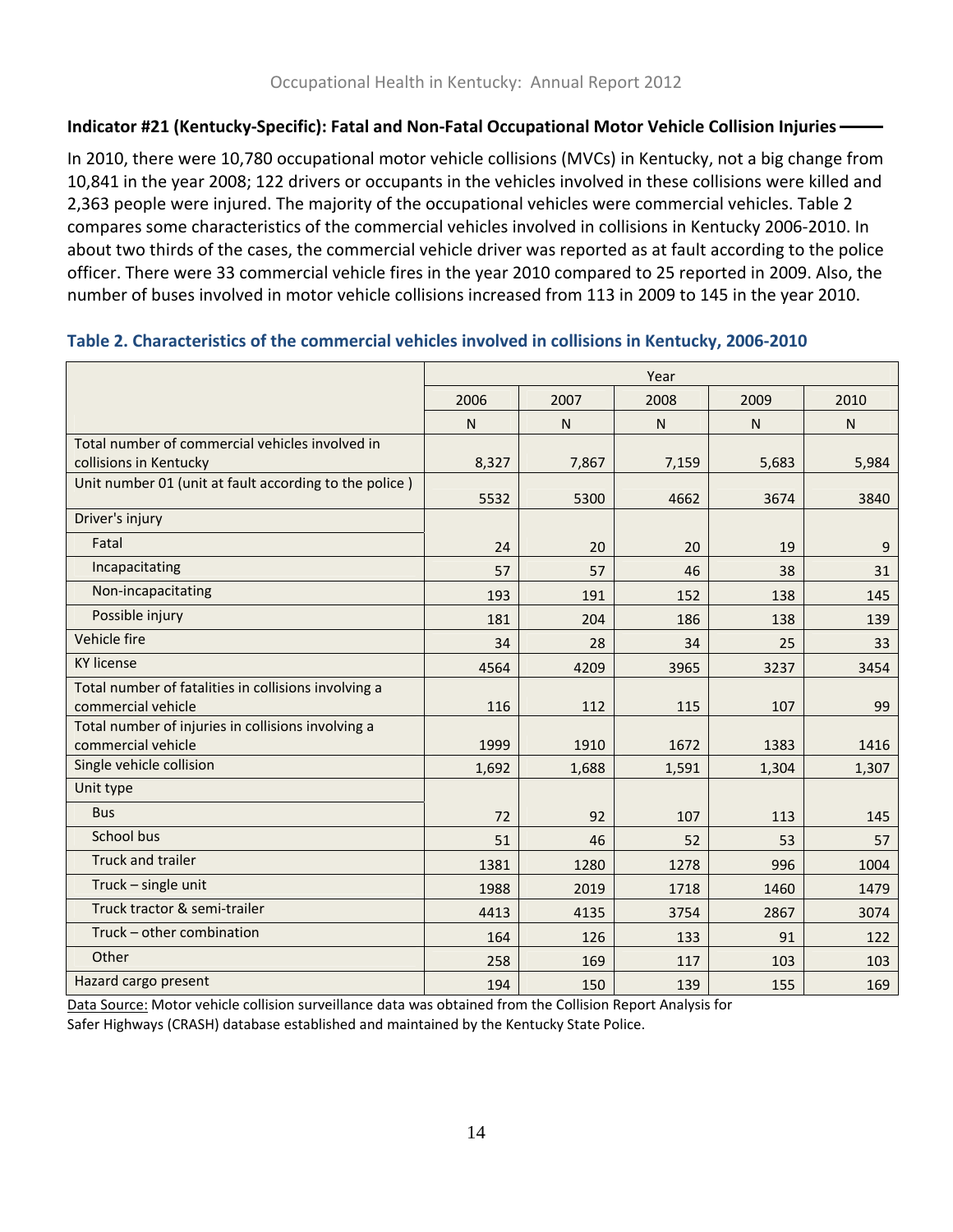# **Indicator #22 (Kentucky‐ Specific): Occupational Motor Vehicle Collisions‐ First Reports of Injury and Claims Filed with Workers' Claims by Injury Year**

There were 1,158 occupational motor vehicle collision claims or first reports of injury filed with the Kentucky worker's compensation in 2009, with an associated injury rate of 63 injuries per 100,000 workers (Figure 19).



# **Figure 19. Occupational Motor Vehicle Collision Injury Rates**

Data Source: Kentucky Department of Workers' Claims.

# **Indicator #23 (Kentucky‐ Specific): Occupational Falls‐ First Reports of Injury and Claims Filed with Workers' Claims by Injury Year**

In the year 2010, there were 6,597 occupational fall claims and first reports filed with an associated occupational fall injury incidence rate of 353/100,000 employed workers, an increase from 2009 (Figure 20). Most occupational falls occurred in the services (n=2,448; 37%) and retail trade (n=1,088; 16%) industries.



## **Figure 20. Occupational Fall Injury Incidence Rates**

Data Source: Kentucky Department of Workers' Claims.